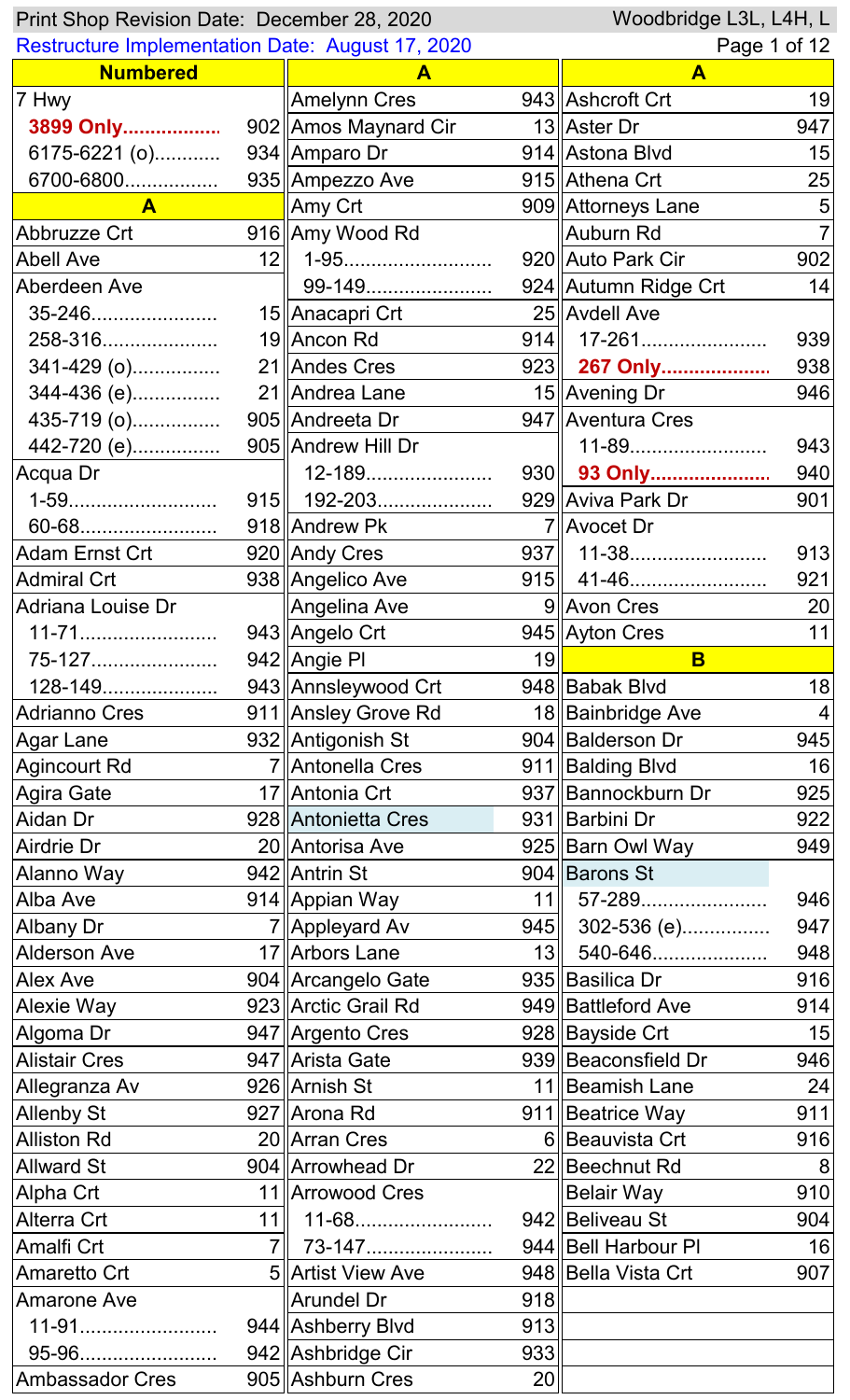| Woodbridge L3L, L4H, L<br>Print Shop Revision Date: December 28, 2020 |                |                         |              |                             |     |
|-----------------------------------------------------------------------|----------------|-------------------------|--------------|-----------------------------|-----|
| <b>Restructure Implementation Date: August 17, 2020</b>               |                |                         | Page 2 of 12 |                             |     |
| B                                                                     |                | B                       |              | $\mathbf C$                 |     |
| <b>Bellefond St</b>                                                   |                | <b>Boticelli Way</b>    |              | <b>Calgary Gdns</b>         | 11  |
| $1-41$ (o)                                                            |                | $947$    1-59 (o)       |              | 928 Calista St              | 923 |
| 2-10 (e)                                                              | 947            | 2-52 (e)                |              | 928 Camomile St             | 6   |
| 14-236 (e)                                                            |                | $948$ 56-116 (e)        |              | 930 Campania Crt            | 937 |
| 45-205 (o)                                                            |                | 948 61-115 (o)          |              | 930 Campi Rd                | 918 |
| <b>Bellini Ave</b>                                                    |                | <b>Bourbon St</b>       |              | 16 Canada Company Ave       | 917 |
| 1-18                                                                  |                | 920 Boyd Meadow Crt     |              | 939 Canada Dr               |     |
| 22-167                                                                |                | 918 Braden Way          |              | 28-134 (e)                  | 930 |
| <b>Bellona St</b>                                                     | 5 <sup>1</sup> | 1-9 (o)                 |              | $919$ 97-139 (o)            | 930 |
| <b>Belview Ave</b>                                                    |                | 15-89                   |              | 918 $\parallel$ 138-242 (e) | 929 |
| $3-199$ (o)                                                           |                | 911 Brahm Crt           |              | $929$ 143-241 (o)           | 929 |
| 26-184 (e)                                                            |                | 911 Brandy Cres         |              | 17 Can-Ar Gate              | 935 |
| 196-346 (e)                                                           |                | 910 Brasswinds Crt      |              | 6 Canard Dr                 |     |
| 223-311 (o)                                                           |                | 910 Bridgend Crt N      |              | $11$   2-22 (e)             | 947 |
| $383-435$ (o)                                                         |                | 909 Bridgend Crt S      |              | $11$   26-103               | 948 |
| 386-596 (e)                                                           |                | 909 Bright Land Dr      |              | 947 Cannes Ave              | 925 |
| 439-449 (o)                                                           |                | 910 Broda Dr            |              | 935 Canvasback Dr           | 922 |
| 493-549 (o)                                                           |                | 909 Brougham Dr         |              | 19  Capera Dr               | 915 |
| 555 Only                                                              |                | 911 Brownlee Ave        |              | 15 Cappella Dr              | 918 |
| 571-597 (o)                                                           |                | 909 Bruce St            |              | 24 Capri Crt                | 938 |
|                                                                       |                |                         |              | 922 Caravan Rd              | 10  |
| Benjamin Dr                                                           |                | 24 Brussels Crt         |              | 17 Card Lumber Cres         | 946 |
| <b>Benoit St</b>                                                      |                | 922 Buck'S PI           |              | 16 Caria Crt                | 922 |
| <b>Berry Trail</b>                                                    |                | 913 Bucksaw Dr          |              | 921 Carlauren Rd            | 909 |
| <b>Birch Hill Rd</b>                                                  |                | 21 Buena Vista Dr       |              | Carling Rd                  | 925 |
| <b>Birch Meadow Outlook</b>                                           | 25             | 1-12                    |              | 939 Carmen Cres             | 911 |
| <b>Blackburn Blvd</b>                                                 |                | 16-210                  |              | 940 Carpaccio Ave           | 922 |
| 1-310                                                                 |                | 19 Bullrush Dr          |              | 922 Carstad Cres            | 939 |
| 316-341                                                               |                | 15 Bunting Dr           |              | 921 Cartanya Crt            | 939 |
| <b>Blaine Crt</b>                                                     |                | 909 Burgosa Crt         |              | 906 Cartwright Blvd         | 15  |
| <b>Bloomingdale Lane</b>                                              |                | 16 Burton'S Lane        |              | 12 Casa Nova Dr             | 920 |
| <b>Blossom Crt</b>                                                    |                | 8 Burwick Ave           |              | 12∥Cassila Way              | 926 |
| <b>Blue Diamond Terr</b>                                              |                | 917 Bush Dr             |              | <b>Caster Ave</b>           | 903 |
| <b>Blue Willow Dr</b>                                                 |                | 1-37                    |              | 938 Castillian Dr           | 940 |
| 9-250                                                                 |                | 907    42-127           |              | 939 Castle Park Blvd        |     |
| 322-372 (e)                                                           |                | 906 Butterfly Hts       |              | $949$   1-147 (o)           | 943 |
| <b>Bluenose St</b>                                                    |                | 904 Button Rd           | 7∥           | 2-12 (e)                    | 940 |
| <b>Bluestone St</b>                                                   | 6 II           | $\overline{\mathbf{C}}$ |              | 14-100 (e)                  | 943 |
| <b>Boddy Crt</b>                                                      |                | 19 Cabaletta Cres       | 5            | 149-162                     | 944 |
| Bologna Rd                                                            |                | <b>Cabinet Cres</b>     |              | 2 Castlepoint Dr            | 937 |
|                                                                       |                | 914 Cachet Hill Cres    |              | Cattail Dr                  |     |
| 80-127                                                                |                | $919$    12-16 (e)      |              |                             | 913 |
| <b>Boone Cres</b>                                                     |                | 947   20-107            |              |                             | 921 |
| <b>Bordeaux Dr</b>                                                    |                | 19 Cadmus Crt           |              | 5∥Centro Park Dr            | 943 |
| Bosco Dr                                                              |                | 915 Cairnburg Pl        |              | 10 Century Grove Blvd       |     |
|                                                                       |                | Calabria Crt            | 937          | 1-6                         | 943 |
|                                                                       |                | <b>Calera Cres</b>      |              | 9-999                       | 940 |
|                                                                       |                | 1-30                    |              | 944 Century PI              | 901 |
|                                                                       |                | 31-122                  |              | 917 Cesna Ave               | 914 |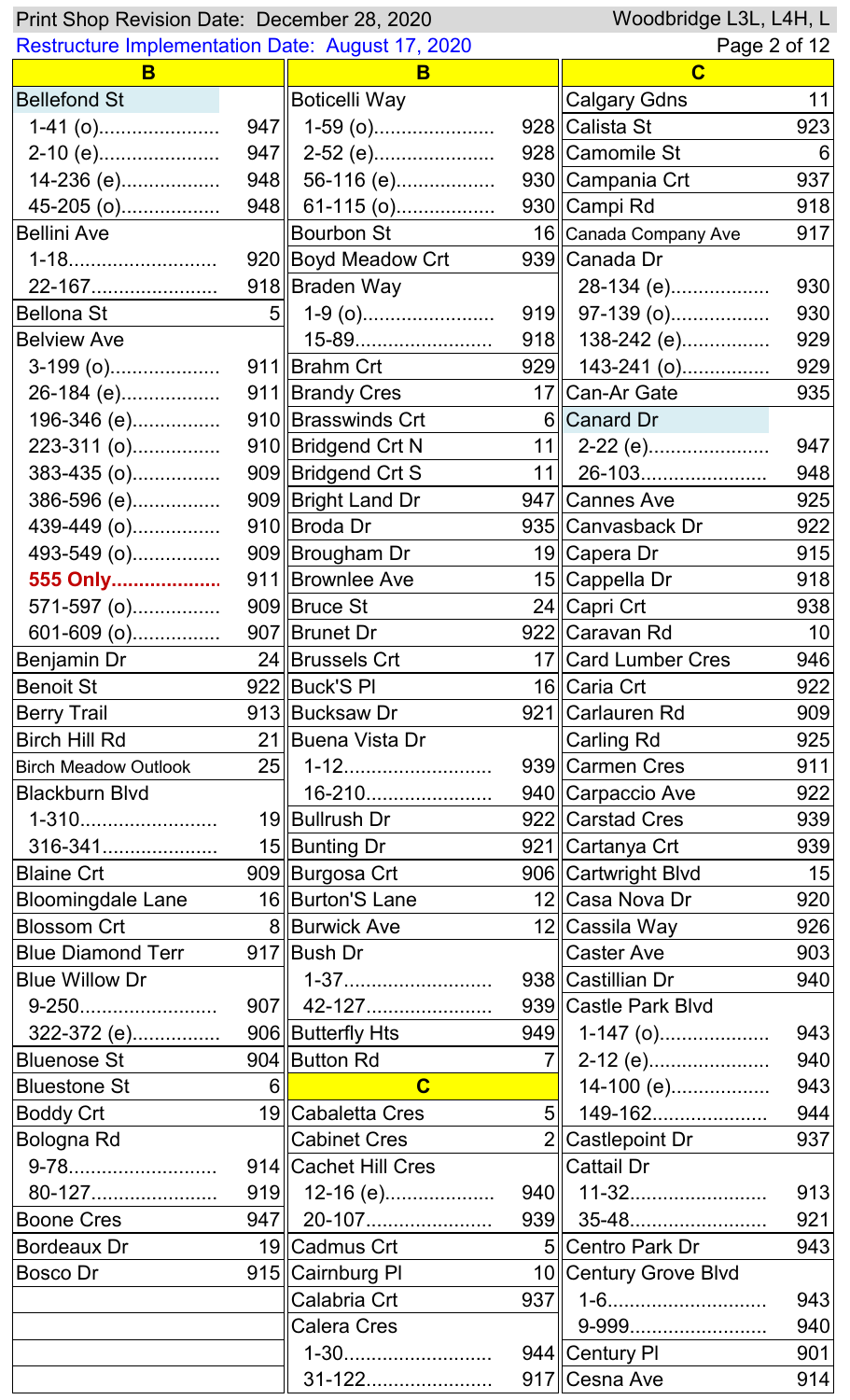| Woodbridge L3L, L4H, L<br>Print Shop Revision Date: December 28, 2020 |                 |                        |     |                       |                |
|-----------------------------------------------------------------------|-----------------|------------------------|-----|-----------------------|----------------|
| <b>Restructure Implementation Date: August 17, 2020</b>               |                 |                        |     | Page 3 of 12          |                |
| $\mathbf C$                                                           |                 | C                      |     | $\mathbf C$           |                |
| Cetona Ave                                                            |                 | <b>Clubhouse Rd</b>    |     | 17 Crofters Rd        |                |
| $1-59$ (o)                                                            |                 | 919 Coalbrook Crt      |     |                       | 10             |
| 2-54 (e)                                                              |                 | 919 Colavita Crt       |     | 20 79-372             | 11             |
|                                                                       |                 |                        |     | 9  Cromdale Ridge     | 938            |
| 63-81 (o)                                                             |                 | 920 Colle Melito Way   |     | 943 Crown Cres        | 940            |
| Chalone Cres                                                          |                 | 944 Colonna Dr         |     | 920 Cupola Cres       | 915            |
| <b>Chancellor Dr</b>                                                  |                 | Colossus Dr            | 902 | D                     |                |
| 37-155 (o)                                                            |                 | 909 Colton Cres N      |     | 11 Dace Dr            | 921            |
| 100-322 (e)                                                           |                 | 911 Colton Cres S      |     | 11   Daiseyfield Cres |                |
| 199-323 (o)                                                           |                 | 911 Colton Dr          | 11  | 1-67                  | 921            |
| 389-705                                                               |                 | 21 Colucci Dr          |     | 18 79-142             | 920            |
| <b>Charmaine Rd</b>                                                   |                 | 14 Columbus Ave        |     | Dalhousie St          | 904            |
| Chateau Dr                                                            |                 | $1-27$ (o)             |     | 16 Dalmato Crt        | 1009           |
| 1-30                                                                  |                 | $918$   2-36 (e)       |     | 16 Danby St           | 946            |
| 31-117                                                                |                 | 920 33-239 (o)         |     | 19 Dante Crt          | 910            |
| <b>Chatfield Dr</b>                                                   |                 | 42-228 (e)             |     | 19  David Todd Ave    | 943            |
| 86-154 (e)                                                            |                 | 926 Comdel Blvd        |     | 913  Davidson Dr      | 23             |
| 160 Only                                                              |                 | 927 Comoq Ave          |     | 914 Davos Rd          |                |
| 247-329                                                               |                 | 925 Conair Pky         |     | 935 2 Only            | 919            |
| Chatsworth Crt                                                        |                 | 11 Condor Way          | 945 | $11-233$ (o)          | 919            |
| <b>Chavender PI</b>                                                   |                 | 8 Condotti Dr          |     | 166-280 (e)           | 920            |
| <b>Cheltenham Ave</b>                                                 | 12              | 1-6                    | 936 | 237-331 (o)           | 918            |
| <b>Chesney Cres</b>                                                   |                 | 945   8-96             |     | $934$   282-472 (e)   | 918            |
| <b>Chicory Gate</b>                                                   |                 | 905 Conti Cres         |     | 473-683               | 917            |
| <b>Chipmunk Trail</b>                                                 | 921             | 2-24 (e)               |     | 16 Dean Pl            | 916            |
| <b>Chorus Cres</b>                                                    | 949             | 19 Only                |     | 16 Decoroso Dr        | 940            |
| Chrislea Rd                                                           |                 | 21-259 (o)             |     | 19 Deer Run Crt       | 18             |
| 2-541                                                                 |                 | 909 30-260 (e)         |     | 19 Deerchase Cir      | 938            |
| 562-700                                                               |                 | 910∥Coranto Way        |     | 923 Deerhaven Cres    | 931            |
| Christina Ciccolini Crt                                               |                 | 915 Cormorant Cres     |     | 921 Delia PI          | 11             |
| Cipriano Crt                                                          |                 | 938 Corner Brook Cres  |     | 930 Destino Cres      | 923            |
| Ciro Barillari Crt                                                    |                 | 924 Coronation St      |     | Di Benedetto Lane     | 935            |
| <b>City Park Cir</b>                                                  | 8 <sup>  </sup> | 1-135                  |     | 5 Di Poce Way         | 936            |
| <b>Cityview Blvd</b>                                                  |                 | 139-271                |     | 2 Diamond St          | $\overline{2}$ |
| 50-331                                                                |                 | 928∥Corso Garibaldi Rd |     | 917 Dianawood Ridge   | 16             |
| 411-601 (o)                                                           |                 | 929 Cowan Dr           |     | 16 Diletta Crt        | 944            |
| <b>Claddamour PI</b>                                                  |                 | 13 Coyote Way          |     | 913 Dinsdale Dr       |                |
| <b>Claremont Lane</b>                                                 |                 | 8 Cranbrook Cres       |     |                       | 919            |
| <b>Clarence St</b>                                                    |                 | <b>Creditview Rd</b>   |     | 912 38-132            | 915            |
| 15-500                                                                |                 | 13 Credo Dr            |     | 918 Diploma Ave       | 940            |
| 651-806                                                               |                 | 938 Creedmore Crt      |     | 948 Director Crt      | $\mathbf 1$    |
| 1101-1393 (o)                                                         |                 | 939 Creekwood Crt      |     | 9 Dobie Crt           | 11             |
| 1160 Only                                                             |                 | 939∥Crestlawn Gate     |     | 934 Doe Trail         | 922            |
| 1260-1384 (e)                                                         |                 | 940 Criscione Dr       |     | <b>Dolce Cres</b>     | 922            |
| 1431 Only                                                             | 940             | 1-30                   |     | 944 Dolomite Crt      | 916            |
| Claudia Ave                                                           |                 | 33-86                  | 943 |                       |                |
|                                                                       | $\overline{4}$  | <b>Cristina Cres</b>   | 910 |                       |                |
| 47-96                                                                 | 5               |                        |     |                       |                |
| <b>Clover Leaf St</b>                                                 | 905             |                        |     |                       |                |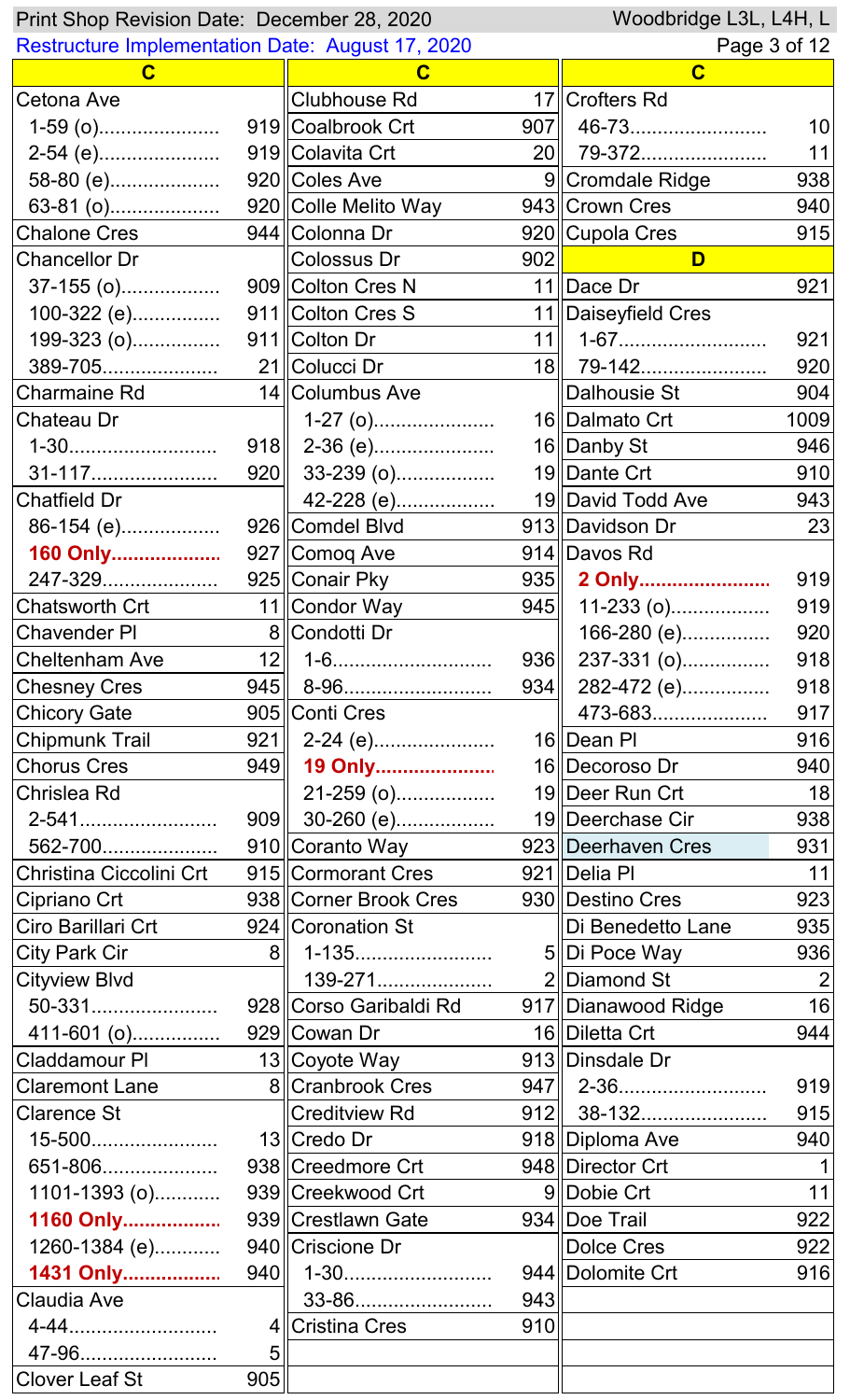| Woodbridge L3L, L4H, L<br>Print Shop Revision Date: December 28, 2020 |                  |                            |                 |                        |     |
|-----------------------------------------------------------------------|------------------|----------------------------|-----------------|------------------------|-----|
| <b>Restructure Implementation Date: August 17, 2020</b>               |                  |                            | Page 4 of 12    |                        |     |
| D                                                                     |                  | F                          |                 | F                      |     |
| <b>Dolores Cres</b>                                                   |                  | <b>Father Ermanno Cres</b> |                 | 911 Foxtrail Cres      | 939 |
| $11-33$ (o)                                                           |                  | 937 Faust Ridge            |                 | 949 Fran Dr            | 8   |
| 20-104 (e)                                                            |                  | 936 Fellows Gate           |                 | 925 Francesca Crt      | 18  |
| 39-143 (o)                                                            |                  | 936 Fenyrose Cres          |                 | 17 Francine Crt        | 24  |
|                                                                       |                  | 937 Ferrari Crt            |                 | 16 Francis St          | 22  |
| Domenica Way                                                          |                  | 943 Ferrazzano Lane        |                 | 924 Frankie Lane       | 19  |
| Dorengate Dr                                                          |                  | 14 Fieldcrest Crt          |                 | 11  Frassino Dr        | 915 |
| Dorwood Crt                                                           |                  | 14 Fieldstone Dr           |                 | 907 Fredrick St        | 22  |
| Drake St                                                              |                  | 927 Fifth Ave              |                 | 16 Frini Crt           | 939 |
| <b>Dundonnell PI</b>                                                  |                  | 926 Filippazzo Rd          |                 | 918 Friuli Crt         | 27  |
| Dunedin Dr                                                            |                  | 946 Filomena Crt           | 936             | G                      |     |
| <b>Dunrobin Cres</b>                                                  |                  | 945 Finland Dr             |                 | 945 Gaddi Way          | 17  |
| <b>Dunstan Cres</b>                                                   |                  | 4 Fiorello Crt             |                 | 931 Gaetano Crt        | 936 |
| <b>Dybal St</b>                                                       |                  | 914 Fiorentina Ave         |                 | 919 Galcat Dr          | 3   |
| Dylan St                                                              |                  | 919 Fiori Dr               |                 | 911 Galen Cres         | 948 |
| E                                                                     |                  | <b>Firefly Cres</b>        |                 | 910 Gallant PI         | 925 |
| <b>Eagleview Hts</b>                                                  |                  | 922 Firenza Rd             |                 | 920 Galloway Dr        | 19  |
| Eastern Rd                                                            |                  | 6 Firestone Rd             |                 | 944 Gambit Ave         | 924 |
| <b>East'S Corners Blvd</b>                                            |                  | Firglen Ridge              |                 | 14 Gamble St           | 23  |
| 2-304 (e)                                                             |                  | 947 First Nations Trail    |                 | 949 Garneau St         | 904 |
| 47-111 (o)                                                            |                  | 947 Flatbush Ave           |                 | 15 Garriock Crt        | 11  |
|                                                                       |                  |                            |                 | 925 Garview Crt        | 17  |
| Echo Ridge Cres                                                       |                  | 939 Flushing Ave           |                 | 15 Garyscholl Rd       | 925 |
| Ed Quigg Way                                                          |                  | Fogal Rd                   |                 | 935 Gas Light Cres     |     |
| 2-34                                                                  |                  | 941 Fontebella Ave         |                 | 914   4 Only           | 905 |
| 35-58                                                                 |                  | 942 Fonteselva Ave         |                 | 942   10-134           | 906 |
| <b>Elderslie Cres</b>                                                 |                  | 946 Fontevielle Cres       |                 | 925 Gate House Crt     | 8   |
| Ellerby Sq N                                                          |                  | 12 Forest Circle Crt       |                 | 22 Gates Rd            | 6   |
| Ellerby Sq W                                                          |                  | 12 Forest Dr               |                 | <b>Gaudaur Rd</b>      |     |
| <b>Embassy Dr</b>                                                     |                  | 97-509                     |                 | 5 Genova Crt           | 937 |
| 21-154                                                                |                  | $906$ 510-538              |                 | 2 Gentile Cir          | 937 |
| 157-265                                                               |                  | 905 Forest Fountain Dr     |                 | George Bogg Rd         | 24  |
| <b>Emerson Crt</b>                                                    | 22               | 17-85                      |                 | 939 George Gale Rd     | 920 |
| <b>Emily Anna St</b>                                                  |                  | 86-140 (e)                 |                 | 940 Gerussi St         | 922 |
| 1-33                                                                  | 920              | 89-151 (o)                 |                 | 940 Ghent Dr           | 948 |
| 80-118                                                                | 923              | 144-350 (e)                |                 | 943 Gibraltar Rd       | 934 |
| <b>Enclave Crt</b>                                                    | 949              | 249-297 (o)                |                 | 943 Gidleigh Park Cres | 938 |
| <b>Endless Cir</b>                                                    |                  | 948 356-437                |                 | 944 Ginger Grove       | 944 |
| <b>Engel St</b>                                                       |                  | 904∥Foresta Dr             |                 | 918 Giovanni Way       |     |
| Euro Pl                                                               |                  | 924 Foreview Crt           | 10 <sup>1</sup> |                        | 941 |
| F                                                                     |                  | <b>Fossil Hill Rd</b>      |                 | 49-78                  | 942 |
| <b>Factor St</b>                                                      |                  | 2-150                      |                 | 914 Glazebrook Dr      | 22  |
| 1-223                                                                 | 948              | 160-285                    |                 | 919 Glen Abbey Trail   | 945 |
| 226-291                                                               |                  | 947 320-507                |                 | 920 Glenvilla Rd       | 911 |
| <b>Fairground Lane</b>                                                | 13 <sup>  </sup> | 511-619                    |                 | 923 Glitter Rd         | 910 |
| <b>Fairlane Cres</b>                                                  |                  | 920 Fox Hound Cres         |                 | 921 Gold Creek St      | 947 |
| <b>Famous Ave</b>                                                     |                  | 902 Foxbridge Way          |                 | 923 Gold Finch PI      | 2   |
| Fanshore Dr                                                           |                  | 940 Foxchase Ave           |                 | 907 Golden Gate Cir    | 917 |
| Farooq Blvd                                                           |                  | 926 Foxhunt Dr             |                 | 913 Goldpark Crt       | 17  |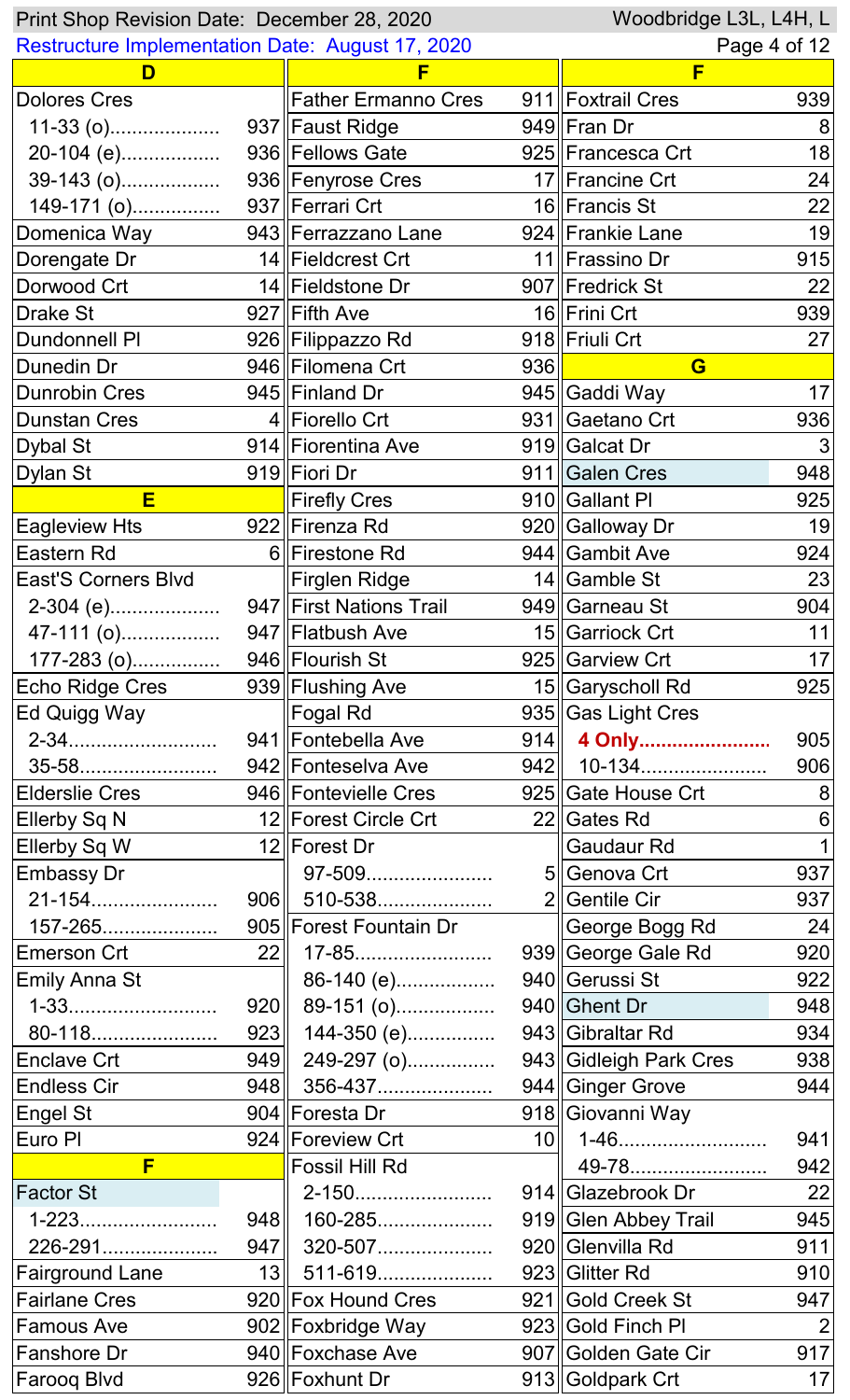| Woodbridge L3L, L4H, L<br>Print Shop Revision Date: December 28, 2020 |                 |                                     |                |                         |                |
|-----------------------------------------------------------------------|-----------------|-------------------------------------|----------------|-------------------------|----------------|
| <b>Restructure Implementation Date: August 17, 2020</b>               |                 |                                     |                | Page 5 of 12            |                |
| G                                                                     |                 | н                                   |                | н                       |                |
| Golf Ave                                                              |                 | 17 Hawman Ave                       |                | 9  Hollywood Hill Cir   | 920            |
| Gordon Dr                                                             |                 | 8 Hawstone Rd                       |                | <b>Hopewell St</b>      | 946            |
| <b>Gorman Ave</b>                                                     |                 | $1-27$ (o)                          |                | 922 Houston Rd          | 4              |
| $1-55$ (o)                                                            |                 |                                     |                | 922 Hugh Mccutcheon Way | 949            |
| 28-60 (e)                                                             |                 | $926$ 31-35 (o)                     |                | 921 Humber Bridge Trail | 935            |
| 59-105 (o)                                                            |                 | $927$ 53-87 (o)                     |                | 922 Humber Forest Crt   | 917            |
| 64-106 (e)                                                            |                 | 927 Hayhoe Ave                      |                | 17 Humber Meadow Crt    | 939            |
| Governor Cres                                                         |                 | 906 Hayhoe Lane                     |                | 14 Humberview Dr        | 938            |
| Grace Lake Crt                                                        |                 | 949 Headwind Blvd                   |                | 925 Humberwood Gate     | 11             |
| <b>Graceview Crt</b>                                                  |                 | 9∥Hearne St                         |                | 904 Hunter'S Valley Rd  | 935            |
| <b>Grand Vellore Cres</b>                                             |                 | 917 Heathcliffe Dr                  |                | Huntington Rd           | 935            |
| <b>Grandiflora PI</b>                                                 | 2 <sup>1</sup>  | 10-55                               |                | 929 Huntingwood Crt     | 938            |
| <b>Grandvista Cres</b>                                                |                 | 916   56-96                         |                | 930 Huronia Pl          | 22             |
| <b>Granite St</b>                                                     |                 | 905 Helen St                        |                | 24 Hurricane Ave        | 8              |
| <b>Grapevine Dr</b>                                                   |                 | 922 Henry Peters Lane               | 24             |                         |                |
| <b>Green Manor Cres</b>                                               |                 | 20 Herzl St                         |                | 946 IIda Crt            | 27             |
| Greenbrooke Dr                                                        |                 | 931 Hiawatha Crt                    |                | 14   Impala Cres        | $\overline{2}$ |
| <b>Greenpark Blvd</b>                                                 |                 | 16 Highmark Dr                      |                | Imperial Crt            | 18             |
| <b>Greenway Walk</b>                                                  | 17 <sub>1</sub> | $15-69$ (o)                         |                | 929 Ingleside St        | 22             |
| <b>Gregory Scott Dr</b>                                               | 939             | 56-76 (e)                           |                | 929   Ingo Crt          | 942            |
| Gridiron Gate                                                         |                 | $\overline{923}$ 73-121 (0)         |                | 930   Innovation Dr     | 936            |
| <b>Guery Cres</b>                                                     |                 |                                     |                |                         | 915            |
| H                                                                     |                 | <b>Highness Crt</b>                 |                | 24 Intersite PI         | 17             |
| Hailsham Crt                                                          |                 | Highway 7                           |                | ∥Iona Cres              | 937            |
| 2-98 (e)                                                              | 925             | 3555-3901 (o)                       |                | $902$   Iris Rd         | 6              |
|                                                                       | 925             | 3600-3700 (e)                       |                | 908 Irish Moss Crt      | 18             |
| 65-107 (o)                                                            | 924             |                                     |                | 902   Ironside Dr       |                |
| 104-166 (e)                                                           |                 | 3764-3940 (e)                       |                |                         |                |
| $131 - 165$ (o)                                                       | 924             | 4000-4235                           |                |                         | 925            |
| <b>Haist Ave</b>                                                      | 904             | 4401-4499 (o)                       |                | $905$    99-166         | 927            |
| Hanlan Rd                                                             | 3 <sup>1</sup>  | 4500-4650 (e)                       |                | 25 Isa Crt              | 936            |
| Hansard Dr                                                            | 927             | 4515-4985 (o)                       |                | 25 Isaac Devins Ave     | 24             |
| Hanson Crt                                                            | 16              | 4700-4800 (e)                       |                | 22 Isaiah Dr            | 928            |
| Harley Dr                                                             | 927             | 4850-4976 (e)                       |                | 25    Isernia Cres      | 924            |
| Harmonia Cres                                                         | 5 <sub>1</sub>  | 5020 Only                           |                | 23 Isherwood Cres       | 924            |
| Harris Cres                                                           | $6\parallel$    | 5217-5241 (o) 1009    Islington Ave |                |                         |                |
| <b>Hartman Ave</b>                                                    | 23              | 5220-5332 (e)                       | 9              | 7007-7730               | 27             |
| <b>Harvester Cres</b>                                                 | 11              | 5279-5451 (o)                       | 9              | 7961-8359               | 23             |
| <b>Hatton Garden Rd</b>                                               |                 | 5555-5875                           | 7 <sup>1</sup> | 8372-8519               | 14             |
| $1-25$ (o)                                                            |                 | 925    6100-6260                    | 934            | 8701-9201 (o)           | 939            |
| 27-117 (o)                                                            |                 | 924 Highway 27                      |                | 9084 Only               | 939            |
| 80-128 (e)                                                            |                 | $924$ 7200-7600 (e)                 | 934            | 9162 Only               | 11             |
| $121-139(0)$                                                          | 925             | 7251 Only                           | 904            | 9230 Only               | 939            |
| 130-138 (e)                                                           | 925             | 7575-7867 (o)                       | 933            | 9506-9560 (e)           | 940            |
| <b>Hawkview Blvd</b>                                                  |                 | 7990-8585                           | 936            | 9600 Only               | 944            |
| 2-196 (e)                                                             |                 | $913$ 9348-10240                    | 935            | 9630 Only               | 940            |
| 23-71 (o)                                                             |                 | $913$  Highway 50                   |                | 9681-9691 (o)           | 917            |
| 125-227 (o)                                                           |                 | $912$   7141-7541 (o)               |                | 934 Islington Woods Crt | 939            |
| 198-292 (e)                                                           | 912             | 7771-9701 (o)                       |                | 935   Ivano Mews        | 909            |
| 294-404 (e)                                                           |                 | 913 Hollyburn Crt                   |                | 2  Ivory Crt            | $\overline{2}$ |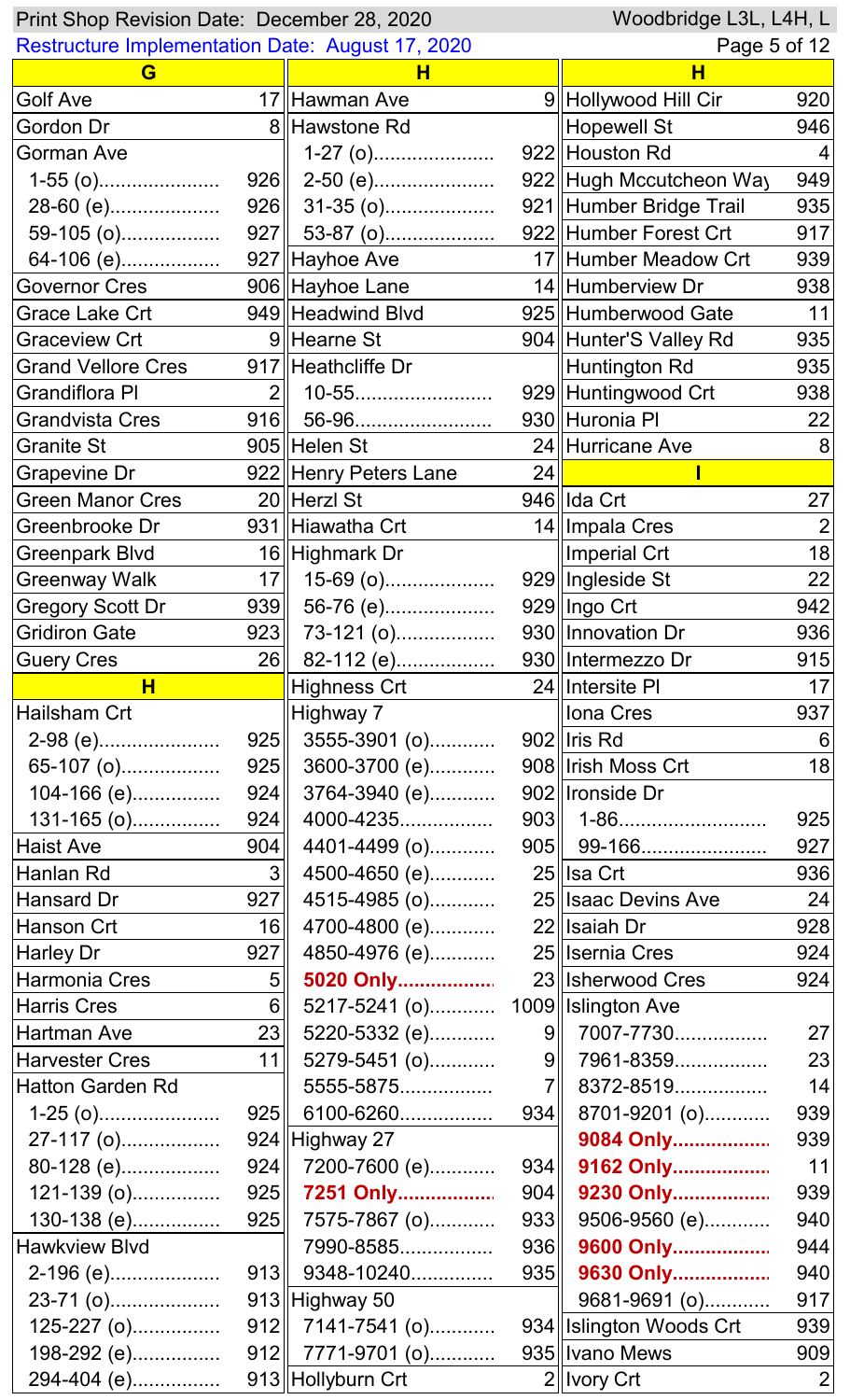| Woodbridge L3L, L4H, L<br>Print Shop Revision Date: December 28, 2020 |                  |                                                |     |                        |     |
|-----------------------------------------------------------------------|------------------|------------------------------------------------|-----|------------------------|-----|
| <b>Restructure Implementation Date: August 17, 2020</b>               |                  |                                                |     | Page 6 of 12           |     |
|                                                                       |                  | K                                              |     |                        |     |
| <b>Ivy PI</b>                                                         |                  | 21 Kingsnorth Blvd                             |     | 19   Legnano Cres      | 914 |
| J                                                                     |                  | <b>Kingsview Dr</b>                            |     | ∥Lento Crt             | 27  |
| Jacana St                                                             | 5 <sup>1</sup>   |                                                |     | 919 Levy Crt           | 913 |
| <b>Jackman Cres</b>                                                   |                  | $5$   22-184                                   |     | 920 Lewis Dr           | 4   |
| <b>Jade Cres</b>                                                      |                  | $187 - 255$ (o)                                |     | 923 Leyton Rd          | 911 |
| 2-74 (e)                                                              | 5 <sub>1</sub>   | 188-222 (e)                                    |     | 923 Lichen Crt         | 913 |
| 41-65 (o)                                                             |                  | $5$   228-256 (e)                              |     | $924$  Lime Dr         | 911 |
| 73-167 (o)                                                            |                  | 2∥King-Vaughan Rd                              |     | 916   Lindbergh Dr     | 927 |
| 80-170 (e)                                                            |                  | 2   Kipling Ave                                |     | $\parallel$ Line Dr    | 936 |
| <b>James St</b>                                                       | 13               | 2 Only                                         |     | 8   Lio Ave            |     |
| Janus PI                                                              | $\overline{2}$   | 7374-7730                                      |     |                        | 942 |
| Jaylynn Crt                                                           |                  | 942 7765-8109                                  |     | 12   170-191           | 941 |
| Jeanne Dr                                                             | 21               | 8127-8399                                      |     | 8 Lipa Dr              | 20  |
| Jenna Crt                                                             |                  | 26 Kirby Rd                                    |     | 916 Liskeard Cir       | 911 |
| Jevlan Dr                                                             |                  | Kirkhill Pl                                    |     | 11   Lloyd St          | 23  |
| 15-331                                                                |                  | 909 Kistler St                                 |     | 944   Lochlin St       | 904 |
| 419-551                                                               |                  | 910 Klein Mills Rd                             |     | $949$  Lois Dr         | 938 |
| John Frank Rd                                                         |                  | 24   Kleinburg Summit Way                      |     | 949   Longhouse St     |     |
| John Henry St                                                         |                  | 949 Knudson Lane                               |     | $16$ 5-123 (o)         | 905 |
| Johncrest Way                                                         |                  | 913 Kortright PI                               | 11  | 6-118 (e)              | 905 |
| Johnswood Cres                                                        |                  | $\overline{913}$ $\overline{ }$<br>$\mathsf L$ |     | 122-298 (e)            | 906 |
| Jolana Crt                                                            |                  | 938 La Neve Ave                                |     | 943 129-179 (o)        | 906 |
| Jordan Hofer Way                                                      |                  | 923 La Rocca Ave                               |     | <b>Longview Cres</b>   | 938 |
| Josephine Rd                                                          |                  | 11-163                                         |     | 914 Looking Glass Cres | 911 |
| 1-106                                                                 | 918              | 188-290                                        |     | 919 Lookout Point Crt  | 944 |
| 109-126                                                               | 917              | 316-480 (e)                                    |     | 915 Lorengate PI       | 14  |
| <b>Juldan PI</b>                                                      |                  | 929 341-637 (o)                                |     | 915   Lormel Gate      |     |
| <b>Jules Ave</b>                                                      |                  | 27 486-506 (e)                                 |     | $916$ 71-73 (o)        | 928 |
| Julia Valentina Ave                                                   |                  | ∥Lachine St                                    |     | $904$ 77-148           | 929 |
| 2-90                                                                  |                  | 941 Lacrosse Trail                             |     | $949$   151-237        | 928 |
| 91-322                                                                |                  | 942 Lamp Cres                                  |     | 6 Louana Cres          | 26  |
| Julian Crt                                                            |                  | 16 Langstaff Rd                                |     | Louise Cir             | 916 |
| Juneau St                                                             | 17 <sup>  </sup> | 3550-3680 (e)                                  |     | 912 Lourdes Ave        | 920 |
| $\overline{\mathsf{K}}$                                               |                  | 3603 Only                                      |     | 910 Luang St           | 949 |
| <b>Kaiser Dr</b>                                                      | $\overline{2}$   | 4561-4599 (o)                                  |     | 17 Lucerne Dr          | 919 |
| Kanata Crt                                                            |                  | 24 5336 Only                                   |     | 937 Lucky Crt          | 911 |
| Karta Crt                                                             |                  | 907 6675-6701 (o)                              | 935 | $M$                    |     |
| Kayak Crt                                                             |                  | 949∥Lansdowne Ave                              |     | 12 Mactier Dr          |     |
| <b>Keegan Cres</b>                                                    |                  | 939∥Lanterna Cres                              |     | 937 30-250 (e)         | 946 |
| Keyes Crt                                                             |                  | 935 Laura Sabrina Dr                           |     | $943$   254-357        | 947 |
| Keystar Crt                                                           |                  | 929   Laurelhurst Cres                         | 919 | 360-522                | 948 |
| Killington Av                                                         |                  | 946 Laval St                                   |     | $919$ 532-605          | 947 |
| <b>Kilmuir Gate</b>                                                   |                  | 10 Lavender PI                                 |     | 906 Madoc PI           | 925 |
| <b>Kiloran Ave</b>                                                    |                  | 10 Lawford Rd                                  |     | <b>Magpie Cres</b>     | 914 |
| <b>Kimber Cres</b>                                                    | 18 <sup>1</sup>  | $117 - 165$ (o)                                |     | 926 Majesty Crt        | 24  |
| <b>Kincardine St</b>                                                  | 947              | 200-353                                        | 927 |                        |     |
| <b>Kingly Crest Way</b>                                               |                  | Ledge Rock Dr                                  | 913 |                        |     |
| 1-149                                                                 |                  | 940   Lee Anne Crt                             | 916 |                        |     |
| 153-159 (o)                                                           |                  | 939 Legion Court Rd                            | 27  |                        |     |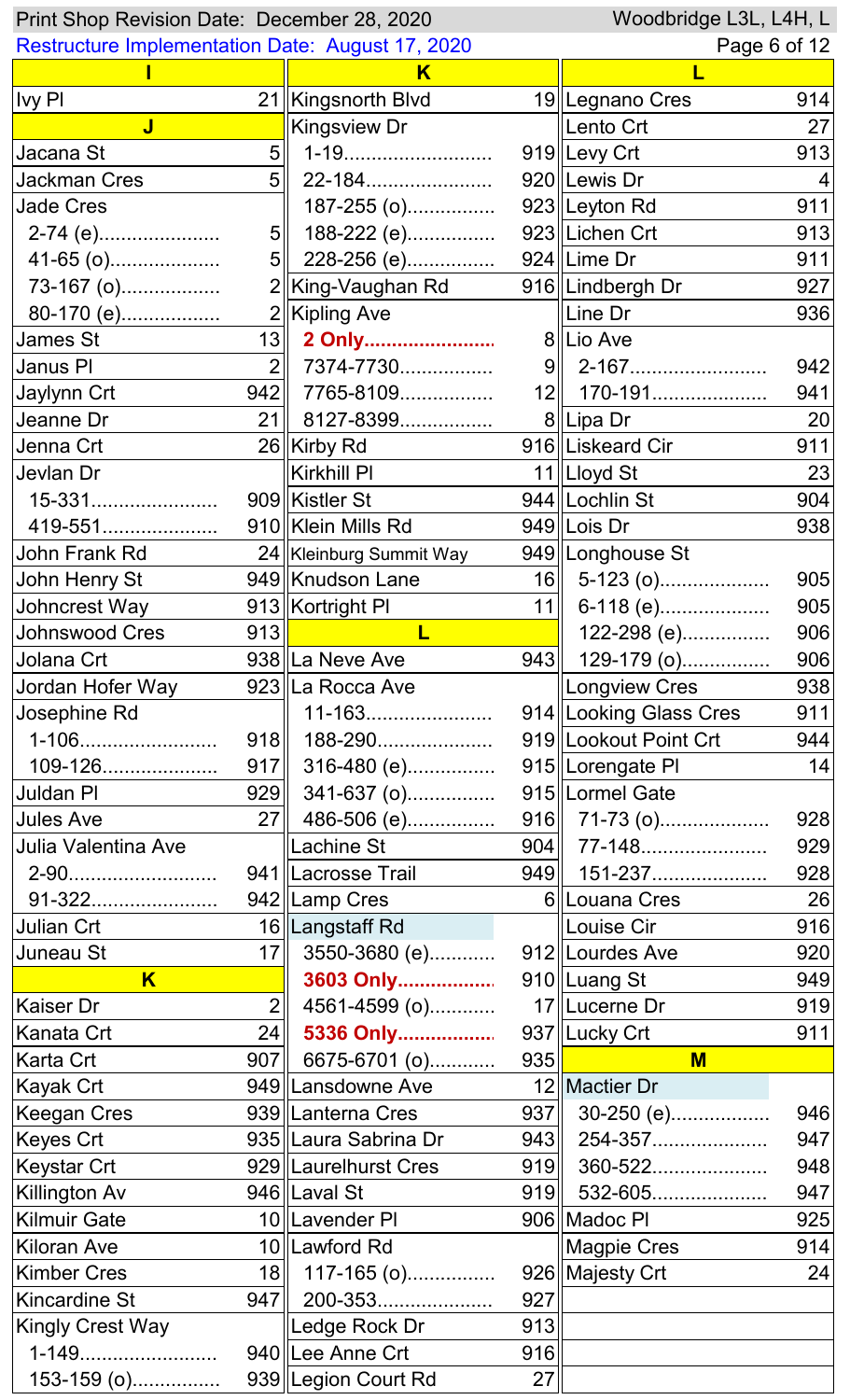|                                                         |     | Woodbridge L3L, L4H, L<br>Print Shop Revision Date: December 28, 2020 |      |                                       |                |  |  |
|---------------------------------------------------------|-----|-----------------------------------------------------------------------|------|---------------------------------------|----------------|--|--|
| <b>Restructure Implementation Date: August 17, 2020</b> |     |                                                                       |      | Page 7 of 12                          |                |  |  |
| M                                                       |     | M                                                                     |      | M                                     |                |  |  |
| Major Mackenzie Dr                                      |     | Masi Crt                                                              |      | 940   Monte Carlo Dr                  |                |  |  |
| 3420-3700 (e)                                           |     | 928 Massimo Dr                                                        | 934  | 25-159 (o)                            | 941            |  |  |
| 3555-3737 (o)                                           |     | 922 Matthew Dr                                                        | 906  | 26-172 (e)                            | 941            |  |  |
| 3825-3905 (o)                                           |     | 923 Mattucci Crt                                                      | 916  | $171-235$ (o)                         | 943            |  |  |
| 3868-3930 (e)                                           |     | 926   Maximillian St                                                  | 920  | 176-236 (e)                           | 943            |  |  |
| 3971-3991 (o)                                           |     | 924 Mazzone Dr                                                        |      | 239-310                               | 942            |  |  |
| 4020 Only                                               |     |                                                                       |      | 920   Montebello Ave                  |                |  |  |
| 4405-4864                                               |     |                                                                       |      |                                       | 943            |  |  |
| <b>Malden St</b>                                        |     | 15 Mcgillivray Rd                                                     |      | 935   85-121                          | 940            |  |  |
| <b>Mandolin Crt</b>                                     |     | 5 Mckenzie St                                                         | 1009 | 141-262                               | 941            |  |  |
| <b>Manordale Cres</b>                                   |     | 928 Mcmichael Ave                                                     |      | 949 Monterey Rd                       | 944            |  |  |
| <b>Mapes Ave</b>                                        |     | 6 Meadow Green Crt                                                    |      | 949 Monteverde Way                    | 917            |  |  |
| Mara Crt                                                |     | 26   Meadowland Crt                                                   |      | 17   Montreaux Cres                   | 919            |  |  |
| Marbella Rd                                             |     | 941   Medallion Blvd                                                  |      | Moody Dr                              |                |  |  |
| <b>Marco Cres</b>                                       | 20  | 130-140 (e)                                                           |      | 6 28-362 (e)                          | 946            |  |  |
| Marco Sgotto Ave                                        |     | 133-175 (o)                                                           |      | $6\ $ 295-323 (o)                     | 946            |  |  |
|                                                         | 944 | 144-160 (e)                                                           |      | $5\ $ 327-363 (o)                     | 947            |  |  |
| 11-81                                                   | 942 | 181-201 (o)                                                           |      | 5 Moonstone PI                        |                |  |  |
| Marconi Ave                                             |     | 16 Mediterra Dr                                                       |      | Moraine Dr                            | 913            |  |  |
| Marevan PI                                              | 3   | 2-78 (e)                                                              |      | 923 Morning Sparrow Dr                | 949            |  |  |
| Margaret Mary Rd                                        |     | 14 80-250 (e)                                                         |      | 924 Morning Star Dr                   |                |  |  |
| Maria Antonia Rd                                        |     | Meeting House Rd                                                      |      | 8 1-159                               | 6              |  |  |
| 1-122                                                   |     | 920 Mellings Dr                                                       |      | 15    165-279                         | $\overline{2}$ |  |  |
| 126-254                                                 |     | 923   Memorial Hill Dr                                                |      | 13 Mounsey St                         | 13             |  |  |
| 260-440                                                 |     | 924   Mendocino Dr                                                    |      | 940   Mountain Vista Crt              | 949            |  |  |
| Marieta St <sub>200</sub>                               |     | 910 Mersey St                                                         |      | 947   Muscadel Rd                     | 923            |  |  |
| <b>Marilyn PI</b>                                       |     | 7 Michelle Dr                                                         |      | 907   Muzich Pl                       | 18             |  |  |
| Marlene Crt                                             |     | 916 Milani Blvd                                                       |      | 936 Muzzo Crt                         | 25             |  |  |
| Marrone St                                              |     | Milano Ave                                                            |      | 936 $\vert$ . The set of $\vert$<br>N |                |  |  |
| 1-15                                                    |     | $920$ Mill Rd                                                         |      | 916 Nada Cres                         | 910            |  |  |
| 17-33                                                   |     | 924 Millrun Cres                                                      |      | 938 Nadia Ave                         |                |  |  |
| Martin Grove Rd                                         |     | Millwood Crt                                                          |      | $924$   17-73 (o)                     | 1009           |  |  |
|                                                         |     |                                                                       |      | $924$ 46-68 (e)                       | 1009           |  |  |
| 7365-7601 (o)                                           |     | 933 Minton Dr                                                         |      | 907   $72-82$ (e)                     | 9              |  |  |
| 7500 Only                                               |     | 932 Mira Vista Pl                                                     |      | 941 77 Only                           | 9              |  |  |
| 7625-7784                                               |     | 7   Misty Meadow Dr                                                   |      | 18 Napa Valley Ave                    |                |  |  |
| 7820-7993                                               |     | 6 Moccasin Trail                                                      |      | 24 75-371                             | 941            |  |  |
| 8054-8312                                               |     | 5  Moderna Dr                                                         |      | $918$ 372-642                         | 942            |  |  |
| 8342-8474                                               |     | 2 Modesto Gdns                                                        |      | $938$ 643-886                         | 944            |  |  |
| 8517-8583                                               |     | 936 Modesto Valley Crt                                                |      | 942 National Dr                       | 17             |  |  |
| 8708-8948                                               |     | 937   Mogul Rd                                                        |      | 922 Nativio St                        | 935            |  |  |
| <b>Martina Cres</b>                                     |     | 923 Mondavi Rd                                                        |      | 941 Nattress St                       | 21             |  |  |
| Mary Natasha Crt                                        |     | 948 Monica Crt                                                        |      | $911$   Nave St                       | 945            |  |  |
| <b>Marycroft Ave</b>                                    |     | Monsheen Dr                                                           |      | 22 Nease Lane                         | 932            |  |  |
| 21-140                                                  |     | 903 Montcalm Blvd                                                     |      | 919 Needle Point Rd                   | 905            |  |  |
| 150-191                                                 | 904 |                                                                       |      | Nessus St                             | 905            |  |  |
| 200 Only                                                | 905 |                                                                       |      | <b>Nestor Cres</b>                    | 906            |  |  |
| 205-211 (o)                                             | 903 |                                                                       |      | Nesver Crt                            | 916            |  |  |
| Marywood Crt                                            | 11  |                                                                       |      | Nettles St                            | 924            |  |  |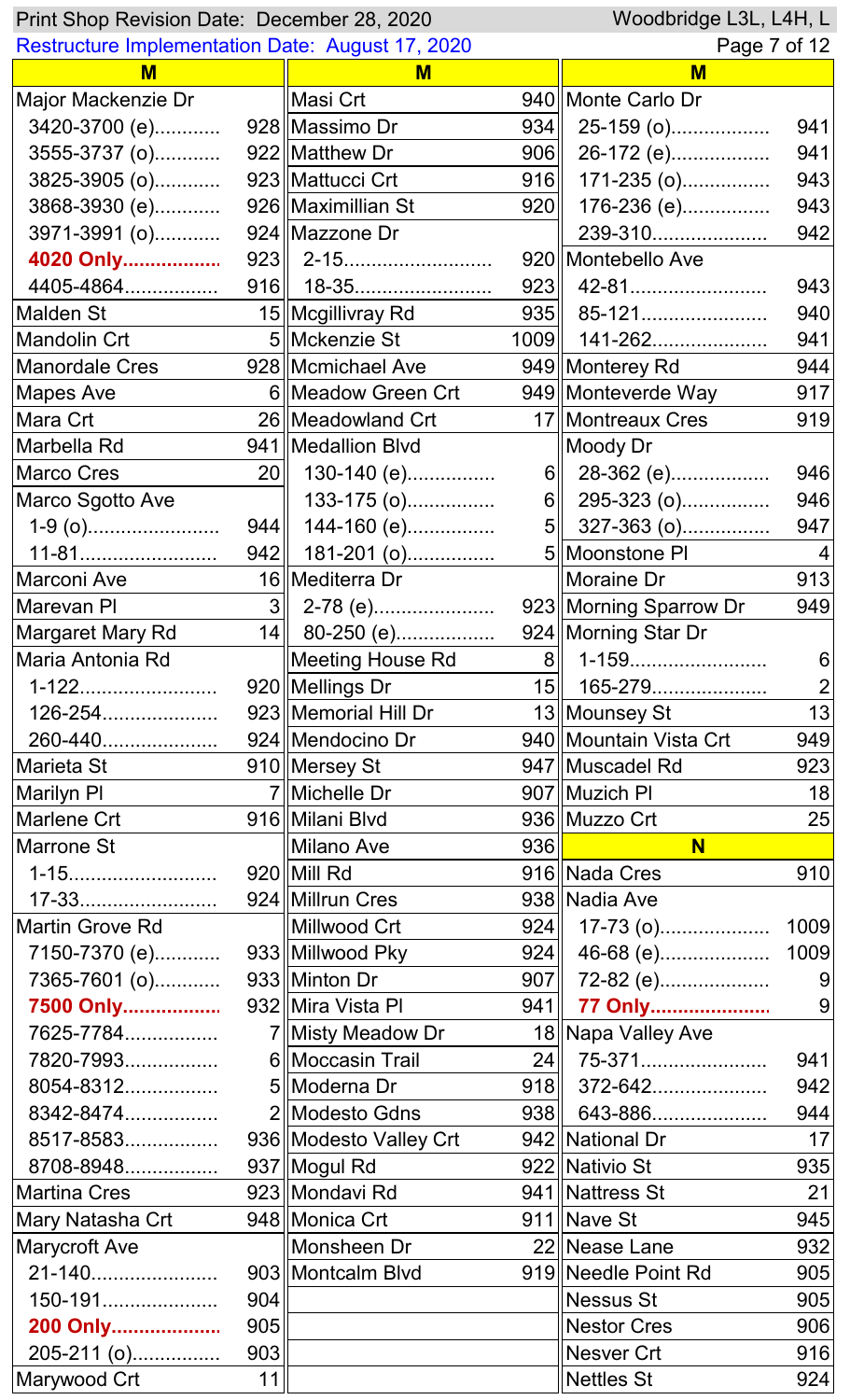| Print Shop Revision Date: December 28, 2020             |                 |                        |     | Woodbridge L3L, L4H, L |     |
|---------------------------------------------------------|-----------------|------------------------|-----|------------------------|-----|
| <b>Restructure Implementation Date: August 17, 2020</b> |                 |                        |     | Page 8 of 12           |     |
| N                                                       |                 |                        |     | P                      |     |
| <b>Neuchatel Ave</b>                                    |                 | 919 Paddington PI      |     | 11   Porter Ave W      | 8   |
| New Enterprise Way                                      |                 | 935 Pageant Ave        |     | 922 Postview Crt       | 10  |
| New Huntington Rd                                       |                 | 935 Painted Pony Trail |     | 948 Pottery PI         | 907 |
| <b>Nickel Gate</b>                                      |                 | Panorama Cres          |     | 937   Powseland Cres   | 932 |
| 1 Only                                                  |                 | 2  Parisienne Rd       |     | 931   Presidential St  | 906 |
| 39 Only                                                 |                 | 6 Park Dr              |     | 13  Prevost Crt        | 927 |
| Nicola Crt                                              |                 | 911   Parkfield Crt    |     | 9  Purple Creek Rd     | 931 |
| Nimbus PI                                               |                 | Partridge Cir          | 5   | Q                      |     |
| 7 Only                                                  |                 | 906 Pearce Rd          |     | 3 Queen Mary Crt       | 22  |
| 23-27 (o)                                               |                 | 905 Pelee Av           |     | 946 Queen Post Dr      | 21  |
| 31-161                                                  |                 | 906 Pelham Dr          |     | Queenston Cres         | 19  |
| <b>Noah Cres</b>                                        |                 | $942$   1-23 (o)       | 946 | R                      |     |
| <b>Noble Prince PI</b>                                  |                 | 27-45 (o)              |     | 947 Rachelle Crt       | 916 |
| 1-10                                                    |                 | 939 Pellegrini Dr      |     | 945 Radley St          | 19  |
| 14-110                                                  |                 | 940 Pennycross Crt     |     | 10 Rainbow Creek Dr    | 936 |
| Noce Way                                                |                 | 924 Petermar Dr        |     | 924 Rainbow Dr         | 12  |
| Nocturne Av                                             |                 | 947   Phillips Lane    |     | 916 Ravine Crt         | 22  |
| Noe Di Biase Rd                                         |                 | 945 Piazza Cres        |     | 934 Raymond Rd         | 4   |
| Norglen Rd                                              |                 | 910 Pierina Crt        |     | 942 Red Tree Dr        | 947 |
| North Humber Dr                                         |                 | 7 Pierre Berton Blvd   |     | 949 Redfinch Cres      | 921 |
| North Ridge Rd                                          |                 | 4   Pieta PI           |     | ∥Redtail Dr            | 921 |
| Northern Pines Blvd                                     | 948             |                        |     | 915 Regalcrest Crt     | 904 |
| Northlane Rd                                            | 4 <sup>  </sup> | 2-170 (e)              |     | 916 Regina Rd          | 933 |
| Northview Blvd                                          |                 | 45-171 (o)             |     | 916 Reindeer Cres      | 921 |
| $57-101$ (o)                                            |                 | 908 Pine Grove Rd      |     | Retreat Blvd           |     |
| 140 Only                                                |                 |                        |     | $17$   21-67 (o)       | 927 |
| Norton PI                                               | $8\parallel$    | 142-255                |     | $23$ 42-60 (e)         | 927 |
| <b>Novaview Cres</b>                                    |                 | 20 Pine Heights Dr     |     | 931 64-232 (e)         | 928 |
| $\mathbf{O}$                                            |                 | Pine Ridge Ave         |     | 21  71-95 (o)          | 928 |
| Oakhill Rd                                              |                 | 4 Pine Valley Cres     |     | 17   Richler Av        | 946 |
| Oberdan Way                                             |                 | 26 Pine Valley Dr      |     | $\ $ Ridgepoint Rd     | 949 |
| Oland Dr                                                | 921             | 7000 Only              |     | 3 Rimwood Cir          | 916 |
| <b>Old Firehall Lane</b>                                | 13              | 7611-7700              |     | 25 Riverside Dr        | 21  |
|                                                         |                 | 916 7866-8600          |     | 17 Riverview Ave       | 27  |
| <b>Old Forest Lane</b><br>Oldham St                     |                 | $924$   9260-12301     |     | 916 Rivoli Dr          | 925 |
|                                                         |                 |                        |     |                        |     |
| Olive Green Rd                                          |                 | 911   Pine York Ave    |     | 26 Robin'S Nest Dr     | 922 |
| <b>Olympia Gate</b>                                     |                 | 905 Pinedale Gate      |     | 26 Rocmary PI          | 916 |
| Opera PI                                                |                 | 27   Pinemeadow Dr     |     | 18 Rolling Green Crt   | 945 |
| Oren St                                                 |                 | 946 Pioneer Lane       |     | 27 Romano Cres         |     |
| Orion Av                                                |                 | 928 Planter Cres       | 921 | 1-65                   | 909 |
| <b>Orleans Cir</b>                                      |                 | 931   Plover Hts       |     | 913 68-121             | 911 |
| <b>Orr Ave</b>                                          |                 | Poetry Dr              |     | Romeo Cres             | 16  |
|                                                         |                 |                        |     | 924 Ronan Cres         | 939 |
| 49-215 (0)                                              |                 | 18 33-389.             |     | 925 Rosa Crt           | 942 |
| <b>Orwell Dr</b>                                        |                 | 925 Polo Cres          |     | 20 Rosario Dr          | 918 |
| Osprey Dr                                               |                 | 913 Pompeii Rd         |     | 914 Rosebury Lane      | 8   |
| Ostrovsky Rd                                            |                 | 927 Port Renfrew Ave   |     | 948 Roselawn Dr        | 938 |
| <b>Oxbow Crt</b>                                        |                 | 921   Port Royal Av    |     | 945 Rosewood Crt       | 8   |
| <b>Ozner Cres</b>                                       |                 | 929 Porter Ave         |     | 8 Roslyn Crt           | 14  |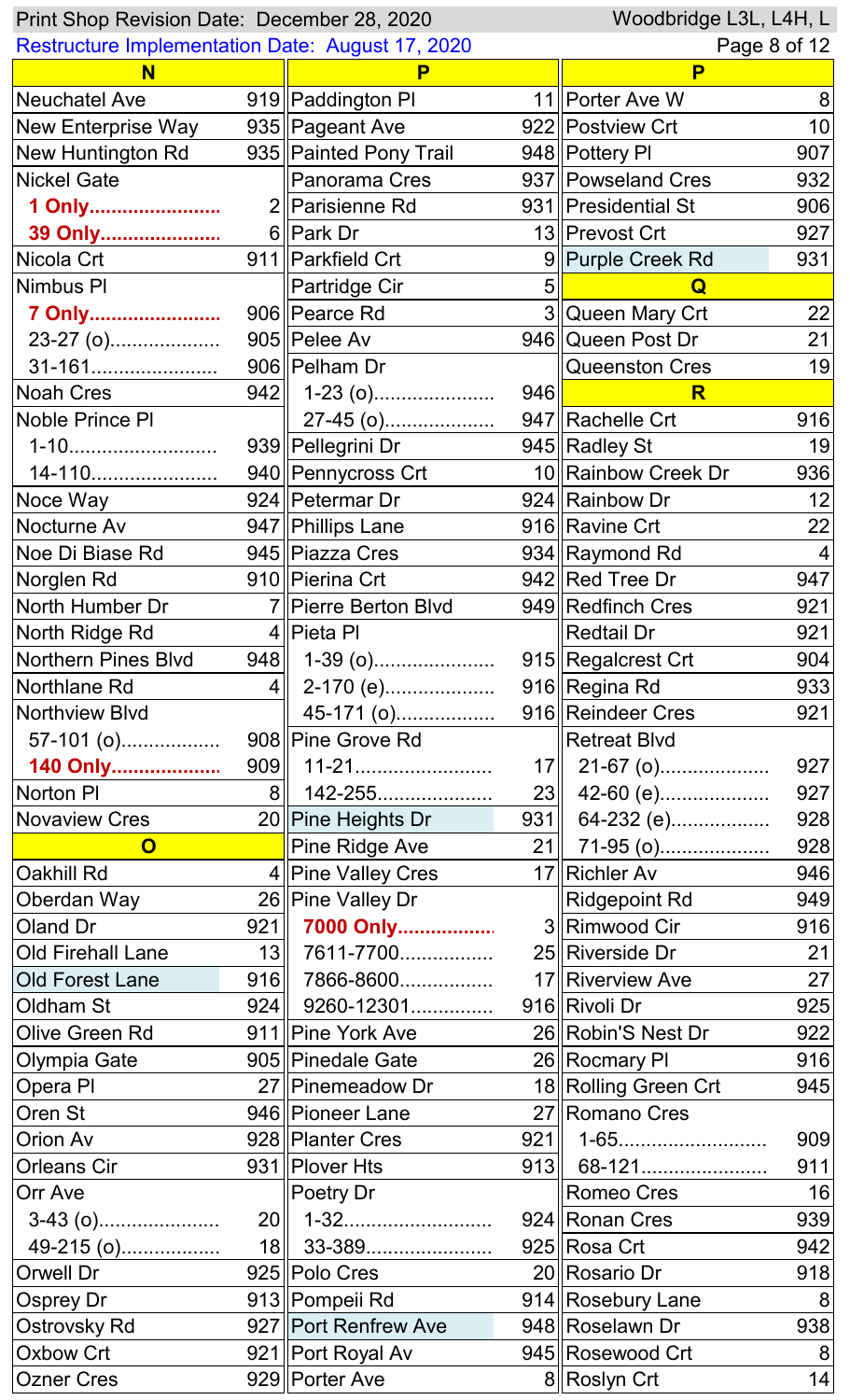| Woodbridge L3L, L4H, L<br>Print Shop Revision Date: December 28, 2020 |  |                           |     |                          |     |
|-----------------------------------------------------------------------|--|---------------------------|-----|--------------------------|-----|
| <b>Restructure Implementation Date: August 17, 2020</b>               |  |                           |     | Page 9 of 12             |     |
| R                                                                     |  | S                         |     | S                        |     |
| <b>Ross Vennare Cres</b>                                              |  | 945 Saint Francis Ave     |     | Shelbourne Dr            |     |
| <b>Rosshaven Cres</b>                                                 |  | $931$   2-155             |     | $914$   1-105            | 929 |
| Rossi Dr                                                              |  | 168-271                   |     | $915$    108-234         | 930 |
| 1-70                                                                  |  | 915 310-356               |     | 916 Sheshi Dr            | 920 |
| 89-186                                                                |  | 918 Saint Ives Crt        |     | 2 Sibella Way            | 923 |
| <b>Rossmull Cres</b>                                                  |  | Saint James Ave           |     | 915 Sicilia St           | 937 |
| 5-95                                                                  |  | 10 Saint Nicholas Cres    |     | 915 Siderno Cres         | 18  |
| 100-181                                                               |  | 11 Saint Stephen Cres     |     | 914 Siena Dr             | 915 |
| <b>Rota Cres</b>                                                      |  | 941 Saint Victor Dr       |     | 915 Signet Way           | 913 |
| Rotondo Cres                                                          |  | 947 Saintfield Dr         |     | 904 Silton Rd            | 909 |
| <b>Rowntree Dairy Rd</b>                                              |  | ∥San Marko Pl             |     | 911 Silver Oaks Blvd     | 944 |
| 75-290                                                                |  | 902 San Vito Dr           |     | 944 Silver Sterling Cres |     |
| 334-530                                                               |  | 903 Sandwell St           |     | 926 1 Only               | 927 |
| 600-830                                                               |  | 904 Sandy'S Dr            |     | $16$   2-101             | 925 |
| 861-951                                                               |  | 905 Sangria Crt           |     | 931 Silverado Trail      |     |
| 1000 Only                                                             |  | 904 Sanremo Crt           | 936 | 1-180                    | 944 |
| Roxana Ave                                                            |  | 4 Santa Barbara PI        |     | 183-235                  | 942 |
| <b>Royal Garden Blvd</b>                                              |  | $22$   1-37 (o)           |     | 16   239-260             | 944 |
| <b>Royal Gate Blvd</b>                                                |  | 904   40-152              |     | 19 263-272               | 942 |
| <b>Royal Group Cres</b>                                               |  | 934 Santina St            |     | <b>Silvestre Ave</b>     | 915 |
| Royal Pine Ave                                                        |  |                           |     | 919 Simmons St           | 935 |
| Royalpark Way                                                         |  | 24-120 (e)                |     | 915 Skylark Dr           | 921 |
| 2-566                                                                 |  | $937$   27-37 (o)         |     | 915 Sonoma Blvd          |     |
| 570-615                                                               |  |                           |     | $919$   1-143            | 940 |
| <b>Roybridge Gate</b>                                                 |  | 934 97-119 (0)            |     | 915    146-302           | 943 |
| Roysun Rd                                                             |  | 933 Sara St               |     | 9 321-507                | 941 |
| Roytec Rd                                                             |  | Sarno St                  |     | 943 Sonya Pl             | 916 |
| 27 Only                                                               |  | 909 Sarracini Cres        |     | 14 Sophies Crt           | 931 |
| 28-101                                                                |  | 910 Scarlett Trail        |     | 921 Sorgenti Dr          | 918 |
| <b>Royview Cres</b>                                                   |  | 913 Sculpture Garden Lane |     | 948 South Belair Dr      |     |
| <b>Russet Way</b>                                                     |  | 906 Secord Av             |     | $946$   2-50 (e)         | 942 |
| <b>Rusty Trail</b>                                                    |  | 921 Secret Garden Crt     |     | $948$ 11-45 (o)          | 942 |
| <b>Rutherford Rd</b>                                                  |  | Sedan Crt                 |     | $2\parallel$ 47-177 (o)  | 944 |
| 3530-3600 (e)                                                         |  | 912 Sedgeway Hts          |     | $922$ 80-178 (e)         | 944 |
| 3627-4101 (o)                                                         |  | 912 Sedgewick PI          |     | 927 Southlawn Dr         | 938 |
| 3650-3900 (e)                                                         |  | 913 Selvapiano Cres       |     | 924 Sovereign Crt        | 932 |
| 4343 Only                                                             |  | 18 Sequoia Rd             |     | 944 Spicewood Cres       | 948 |
| 4673-5535                                                             |  | 939 Sesame Crt            |     | 10 Spring Town Rd        |     |
| 5789-6830                                                             |  | 935 Seymour St            |     | 904   4-155              | 906 |
|                                                                       |  |                           |     |                          |     |
| <b>Ryerson Dr</b>                                                     |  | Sgotto Blvd               |     | 159 Only                 | 905 |
| 1-46                                                                  |  | 948   1-40                |     | 944 Squire Graham Lane   | 10  |
| 67-79                                                                 |  | 947   42-86               |     | 943 St Urbain Dr         |     |
| S                                                                     |  | <b>Shadetree Cres</b>     |     |                          | 919 |
| <b>Saddle Tree Cres</b>                                               |  | 2 Shamrock Cres           |     | 938    105-150           | 915 |
| <b>Saint Anne Way</b>                                                 |  | 949 Sharer Rd             |     | 903 St. Etienne Dr       | 919 |
| <b>Saint Clare Blvd</b>                                               |  | 914 Shatner Trnabt        |     | 17 St. Michele PI        | 939 |
| <b>Saint Damian Ave</b>                                               |  | 914 Shawbridge Blvd       | 938 |                          |     |
|                                                                       |  |                           |     |                          |     |
|                                                                       |  |                           |     |                          |     |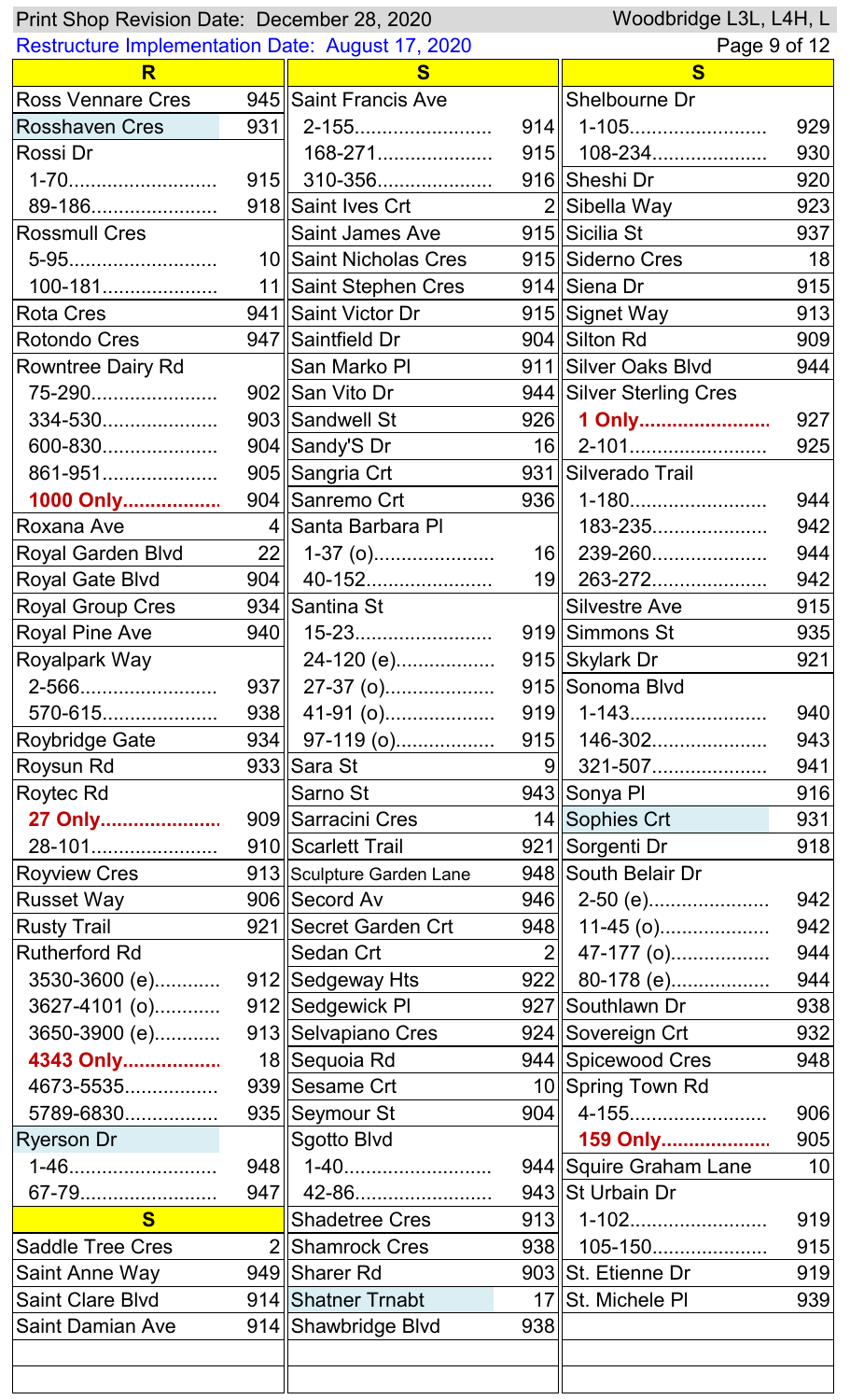| Print Shop Revision Date: December 28, 2020             |     | Woodbridge L3L, L4H, L           |                 |                                |                 |
|---------------------------------------------------------|-----|----------------------------------|-----------------|--------------------------------|-----------------|
| <b>Restructure Implementation Date: August 17, 2020</b> |     |                                  |                 | Page 10 of 12                  |                 |
| S                                                       |     | S                                |                 | Τ                              |                 |
| St. Urbain Dr                                           |     | <b>Sunset Terr</b>               |                 | 926 Torran Rd                  | 10 <sup>1</sup> |
| 151-283 (o)                                             |     | 918 Sunview Dr                   |                 | 913 Torrey Pines Rd            | 945             |
| 156-210 (e)                                             |     | 918 Sydel Cres                   |                 | 25 Toscana Rd                  | 941             |
| 216-240 (e)                                             |     | 915 Sydney Cir                   |                 | 926 Toulon Cres                | 919             |
| 246-286 (e)                                             |     | 918 Sylvadene Crt                |                 | 22 Trade Valley Dr             | 935             |
| 287-332                                                 |     | 915 Sylvadene Pky                |                 | 22 Trammel Dr                  |                 |
| Stag'S Leap Rd                                          |     | Sylvan Brook Ave                 | 22              | 60-123                         | 927             |
|                                                         | 917 |                                  |                 | $127-131$ (o)                  | 931             |
| 2-18 (e)                                                |     | 917 Tacc Trail                   |                 | 921 Tremblant Cres             | 946             |
| 17-113109 (o)                                           |     | 944 Tall Grass Trail             |                 | 25 Tremblay Ave                | 919             |
| 22-46 (e)                                               |     | 944 Tandian Crt                  |                 | 8 Trevi Crt                    | 11              |
| <b>Stan Gate</b>                                        |     | 911 Tasha Crt                    |                 | Trevor St                      | 910             |
| <b>Stanton Ave</b>                                      |     |                                  |                 | 1009 Trinita Ave               |                 |
| 1-143                                                   |     | 931   17-63                      | 9 <sub>  </sub> | 1-48                           | 915             |
| 149-285                                                 |     | 927 Tauton St                    | 904             | 52-79                          | 916             |
| 289-368                                                 |     | 925 Tavio Way                    |                 | <b>Triton Ave</b>              |                 |
| <b>Stark Cres</b>                                       | 930 | 1-46                             |                 |                                | 4               |
| <b>Starling Blvd</b>                                    |     | 50-80                            |                 | 942   127-304                  | 5               |
| 1-61                                                    |     | 920 Tayok Dr                     |                 | 22 Trowers Rd                  | 903             |
| 62-100 (e)                                              |     | 921 Teahouse Rd                  |                 | 27 Trudeau Dr                  |                 |
| 65-219 (o)                                              |     | 921 Teal Cres                    |                 | 921   11-103                   | 928             |
| 104-112 (e)                                             |     | 920 Templewood Cres              |                 | 175-207 (o)                    | 929             |
| 200-220 (e)                                             |     |                                  |                 | 931 Tulle Ave                  | 919             |
| Steeles Ave W                                           |     | 44-111                           |                 | 927 Tumbleweed Crt             | 27              |
| 3600-4370 (e)                                           |     | 1∥Terecar Dr                     |                 | 912 Turning Leaf Dr            | 939             |
| 4600 Only                                               |     | 27 Terme Ave                     |                 | 918 Tuscan Woods Trail         | 917             |
| 5400-5800 (e)                                           |     | $904$ Tern Dr                    |                 | 921 Tweed Crt                  | 2               |
|                                                         |     | 934 Terra Rd                     |                 | 26 Twilight Terr               | 14              |
| Stephanie Blvd                                          |     | 916 Teston Rd                    |                 | Twin Hills Cres                | 930             |
| <b>Stilton Av</b>                                       |     | 948 3400-4860 (e)                |                 | 916 Twinberry Cres             | 18              |
| Stocco Crt                                              |     | 7 3911-4333 (o)                  |                 | 916<br>$\overline{\mathsf{U}}$ |                 |
| <b>Stone Palace Way</b>                                 |     | $940$ 4451-4471 (o)              |                 | 931 Umbria Cres                | 936             |
| <b>Stone Ridge Rd</b>                                   |     | $934$ 4801-4911 (o)              |                 | 916 Ursini Crt                 | 14              |
| Storica Dr                                              |     | 918 Thicket Trail                | 913             | $\overline{\mathsf{V}}$        |                 |
| <b>Stormont Trail</b>                                   |     | 925 Thistle Ridge Dr             |                 | 3 Valeria Blvd                 |                 |
| Strada Dr                                               |     | Thistlewood Ave                  |                 | 23 70-305                      | 16              |
| 10 Only                                                 |     | 905  Thomson Creek Blvd          |                 | 938 306-326                    | 19              |
| 71-155                                                  |     | 904 Tiana Crt                    |                 | 928 Valle Ave                  | 918             |
| Strasbourg Lane                                         |     | 919 Tiburon Trail                |                 | 945 Vas Rd                     | 924             |
| <b>Streamside St</b>                                    |     | 949 Tiglio Rd                    |                 | 915 Vaughan Mills Rd           |                 |
| Sugarbush Crt                                           |     | 17 Timber Creek Blvd             |                 | $945$   1-111                  | 937             |
| Summerwood Crt                                          |     | 905 Timber Lane                  | $3\parallel$    | 115-730                        | 938             |
| <b>Summit Dr</b>                                        |     | 929 Timberland Dr                |                 | 913 Vaughan Valley Blvd        |                 |
|                                                         |     |                                  |                 |                                |                 |
| <b>Sundance Crt</b>                                     |     | 937 Timberwolf Cres<br>6 Tina Pl | 19              | $\overline{9}22$   2-100 (e)   | 934             |
| Sungold Crt                                             |     |                                  |                 | 250-401                        | 936             |
| <b>Sunset Ridge</b>                                     |     | <b>Todd Crt</b>                  |                 | 14 Vedette Way                 | 930             |
| 23-79 (o)                                               |     | 917  Topper Crt                  |                 | 15 Velia Crt                   | 928             |
| 83-267                                                  |     | 944 Torgan Trail                 | 945             |                                |                 |
| 297-368                                                 |     | 942 Torii St                     | 905             |                                |                 |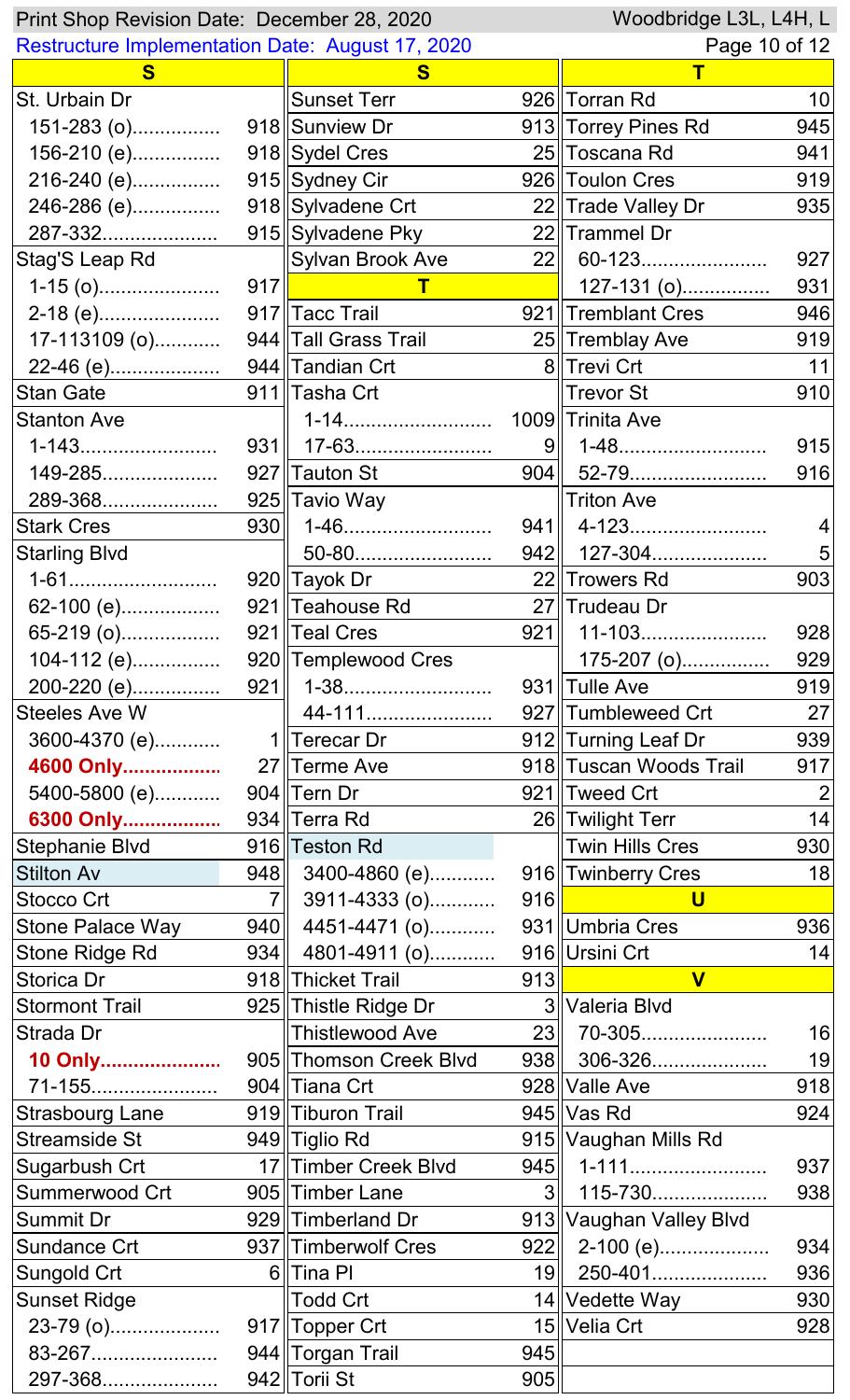| Woodbridge L3L, L4H, L<br>Print Shop Revision Date: December 28, 2020 |     |                         |                |                         |     |
|-----------------------------------------------------------------------|-----|-------------------------|----------------|-------------------------|-----|
| <b>Restructure Implementation Date: August 17, 2020</b>               |     |                         |                | Page 11 of 12           |     |
| $\mathbf v$                                                           |     |                         |                | W                       |     |
| <b>Vellore Ave</b>                                                    |     | ∥Via Guardia            |                | 917 Weston Rd           |     |
| 1-112                                                                 |     | 915 Via Lombardi        | 917            | 7050 Only               |     |
| 115-215                                                               |     | 918 Via Nova Dr         |                | 7393-7405 (o)           | 901 |
| 219-336                                                               |     | $920$    1-50           | 909            | 7501-7621               | 902 |
| 339-416                                                               |     |                         | 907            | 7777 Only               | 901 |
| 529 Only                                                              |     | 920 Via Piani           | 917            | 7850-7887               | 908 |
| Vellore Park Av                                                       |     | ∥Via Sant Agostino      | 924            | 7979-8311 (o)           | 909 |
| 103-262                                                               |     | 928 Via Teodoro         | 917            | 8333-8401 (o)           | 910 |
| 286-368                                                               |     | 929 Via Toscana         |                | 8551-9309               | 912 |
| 372-694                                                               |     | 930   1-97              | 923            | 9311-9591 (o)           | 913 |
| 706-735                                                               |     | $929$   101-262         | 924            | 9372-9382 (e)           | 914 |
| Vellore Woods Blvd                                                    |     | View North Crt          | 6 <sup>1</sup> | 9402-9588 (e)           | 919 |
| 2-302                                                                 |     | 913 Villa Antica Dr     | 942            | 9750 Only               | 920 |
| 330-350                                                               |     | 921 Villa Park Dr       | 21             | 10069 Only              | 927 |
| 483-588                                                               |     | 922 Villa Royale Ave    | 920            | 10130-10160 (e)         | 931 |
| Velmar Dr                                                             |     | ∥Village Green Dr       |                | 10375-10501 (o)         | 930 |
| 3-111                                                                 |     | $20$    3-231           | 20             | 10800-12445             | 916 |
| 133-305                                                               |     | $15$   234-308          |                | 15∥Wheatfield Dr        | 913 |
| 310-374                                                               |     | 19 Villagewood Crt      |                | 12 Whiffletree Crt      | 21  |
| 380-464                                                               |     | 15 Vineyard Crt         |                | 905 Whitetail Crt       | 905 |
| 470-498                                                               |     | 19 Vinyl Crt            |                | 3 Whitmore Rd           | 903 |
| 505-656                                                               |     | 15 Vireo Way            |                | 920 Wigwoss Crt         | 24  |
| <b>Velvet Cres</b>                                                    |     | 21 Virtue Cres          |                | 927 Wigwoss Dr          |     |
| <b>Venetian Cres</b>                                                  |     | 21 Vita Rd              |                | $5$   10-197            | 24  |
| Veneto Dr                                                             |     | Vittorio De Luca Dr     | 24             | 201-257                 | 22  |
| 11-132                                                                |     | 9 Vivot Blvd            |                | 948 Wildberry Cres      |     |
| 135-342                                                               |     | 1009 Vroom Crt          | 27             | $1-33$ (o)              | 922 |
| <b>Venice Gate Dr</b>                                                 | 929 | W                       |                | 2-28 (e)                | 922 |
| Venkata Dr                                                            |     | 945 Wakelin Crt         | 23             | $32-294$ (e)            | 921 |
| Ventana Way                                                           |     | 941 Wallace St          |                | 37-289 (o)              | 921 |
| Vera St                                                               |     | $911$    15-166         |                | 13  Wildfire Rd         | 27  |
| Vescovo Rd                                                            |     |                         |                |                         | 13  |
| Via Avellino                                                          |     | 917 Wardlaw Pl          |                | 927 William St          | 13  |
| Via Borghese                                                          |     | 924 Water Garden Lane   |                | 917   Williamsburg Lane | 906 |
| Via Campanile                                                         |     | Waterfall Rd            |                | 906 Willis Rd           | 21  |
| 1-240                                                                 |     | 916∥Waymar Heights Blvd |                | 23 Wilshire Blvd        | 16  |
| 243-399                                                               |     | 917   Westcreek Dr      |                | 912 Windflower Gate     | 902 |
| 418-471                                                               |     | 918 Western Skies Crt   |                | 19 Windrose Crt         | 20  |
| 584-689                                                               | 924 |                         |                | <b>Winges Rd</b>        | 902 |
| Via Canala Way                                                        | 943 |                         |                | <b>Woburn Dr</b>        | 11  |
| Via Carmine Ave                                                       |     |                         |                |                         |     |
|                                                                       | 941 |                         |                |                         |     |
| 22-332 (e)                                                            | 942 |                         |                |                         |     |
| 23-329 (o)                                                            | 942 |                         |                |                         |     |
| 331-347 (o)                                                           | 944 |                         |                |                         |     |
| 336-352 (e)                                                           | 944 |                         |                |                         |     |
| Via Cristina Way                                                      |     |                         |                |                         |     |
| 1-61                                                                  | 942 |                         |                |                         |     |
|                                                                       | 941 |                         |                |                         |     |
| 62-77                                                                 |     |                         |                |                         |     |